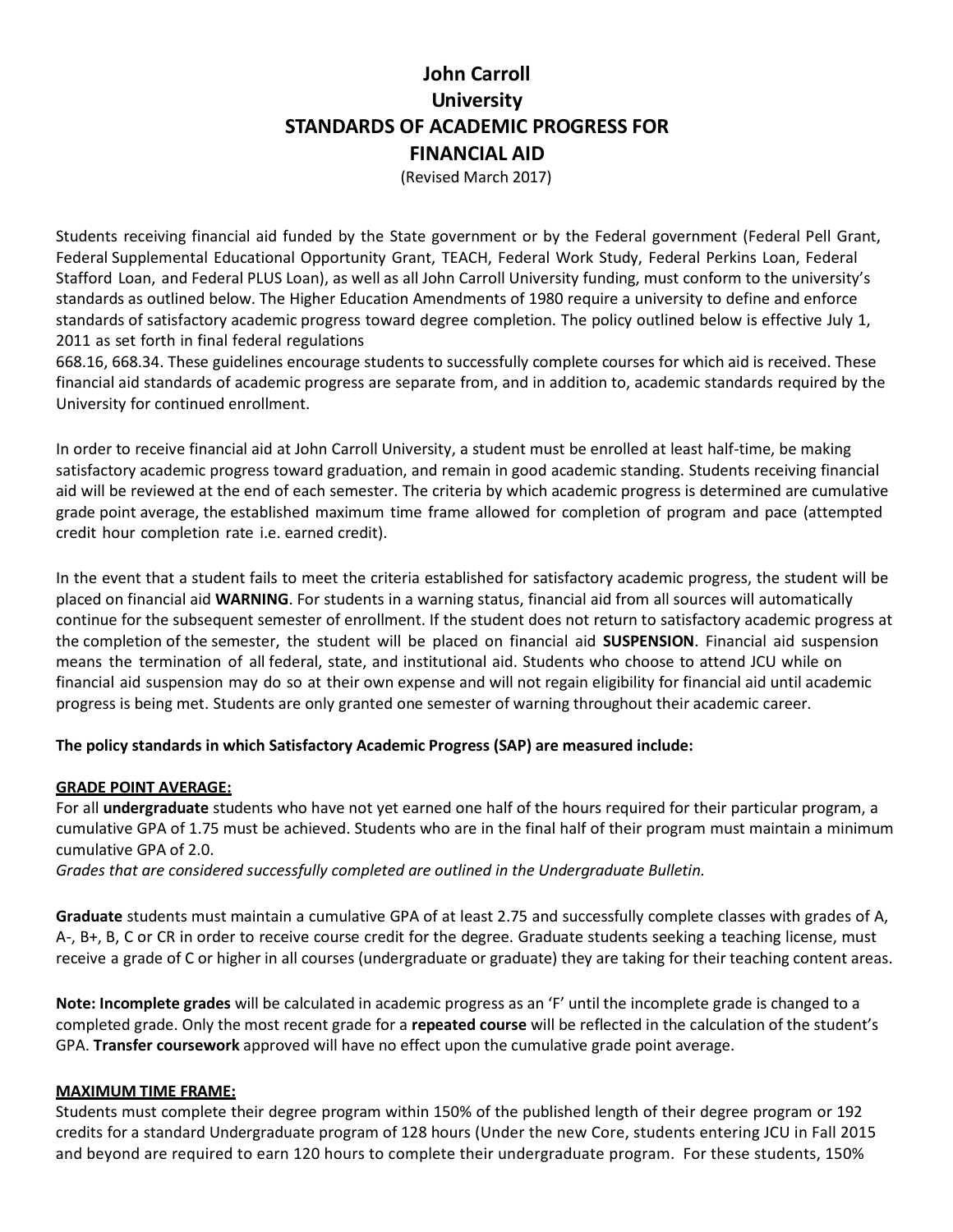time frame would be 180 hours). For undergraduate students, students cannot exceed 192 attempted hours and continue to receive financial aid**. Transfer hours and repeated courses** are included in the total attempted hours. **PLEASE NOTE**: *State aid is limited to ten semesters and JCU funding is limited to eight semesters, regardless of whether or not the student has reached the 192 credit hour limit.* 

# **PACE (ATTEMPTED CREDIT HOUR COMPLETION RATE):**

 To ensure that students earn a degree within the maximum timeframe allowed, undergraduate students must show a minimum completion rate of 67% of classes attempted; Graduate students must successfully complete a minimum of half (50%) of credit hours attempted each period of enrollment. Attempted hours are hours for which a charge was incurred, excluding audited hours. At the end of each term of enrollment, including summer if applicable, students will be reviewed to determine if they have successfully achieved the appropriate number of credit hours. Attempted hours are hours for which charges were incurred, including courses in which a "W" or "WF" (withdrawn) is reported and hours transferred into the University. Audited hours are excluded from attempted hours. The calculation is determined by dividing the total number of credits earned by the total number of credits attempted. *Repeated courses will be included in attempted hours***.** 

# **\*\*\*\*\*Effective Spring 2017, after careful review of federal rules it was determined that Transfer hours must be included in both the attempted hours and earned hours of the pace calculation\*\*\*\*\***

# **Exceptions to SAP Policy**

### **Reinstatement of Financial Aid after Dismissal**

 Certain situations may exist whereby a student may be allowed to continue enrollment and receive financial aid while not explicitly meeting these Federal Standards of Progress. Students that have been dismissed from the University in a prior semester, but never had aid suspended, and are duly readmitted to the University are eligible for reinstatement of Financial Aid. Once approval for readmission is granted by the Academic Dean's Office, eligibility for federal, state and institutional student aid will be reviewed to determine if eligibility for reinstatement has been met. Aid will remain intact as long as the student is making reasonable progress toward degree completion. Under these circumstances,  **Reasonable Progress** is defined on an individual student basis per an academic plan created by the Dean's office. This progress will be monitored at the end of each semester of enrollment by the Dean's Office until the student has returned to overall good academic standing**. Failure to abide by these academic expectations in any semester subsequent to readmittance will result in a final dismissal from the University and permanent suspension of all financial aid without any further chance of appeal.** 

#### **Appeal Process**

 A student who believes extenuating circumstances prevented their compliance with satisfactory academic progress may appeal. A student must indicate in writing to the Appeals Committee the reasons why it is believed that aid should not be terminated as a result of academic performance. Once the appeal has been reviewed, the student will be notified in writing as to whether the warning or suspension is still justified or amended. In order for an appeal to be reviewed, the following information must be submitted:

 1. A **written explanation** of mitigating or extenuating circumstances that affected the ability to meet the standards of academic progress. Be sure to explain how this additional semester will bring the performance into federal compliance. Attach any documentation that will substantiate the appeal (i.e. medical documentation, supporting documentation, etc.)

 2. A detailed *Academic Plan* with appropriate support mechanisms in place that will ensure the ability to achieve the semester hours and GPA requirements to return to satisfactory progress. This plan must be created in conjunction with the Academic Dean and include supporting recommendation from an Academic Dean.

Aid is reinstated after appeal on a semester basis. Failure to maintain GPA requirements and credit hour stipulations of the academic plan will result in permanent suspension of financial aid without further chance of appeal.